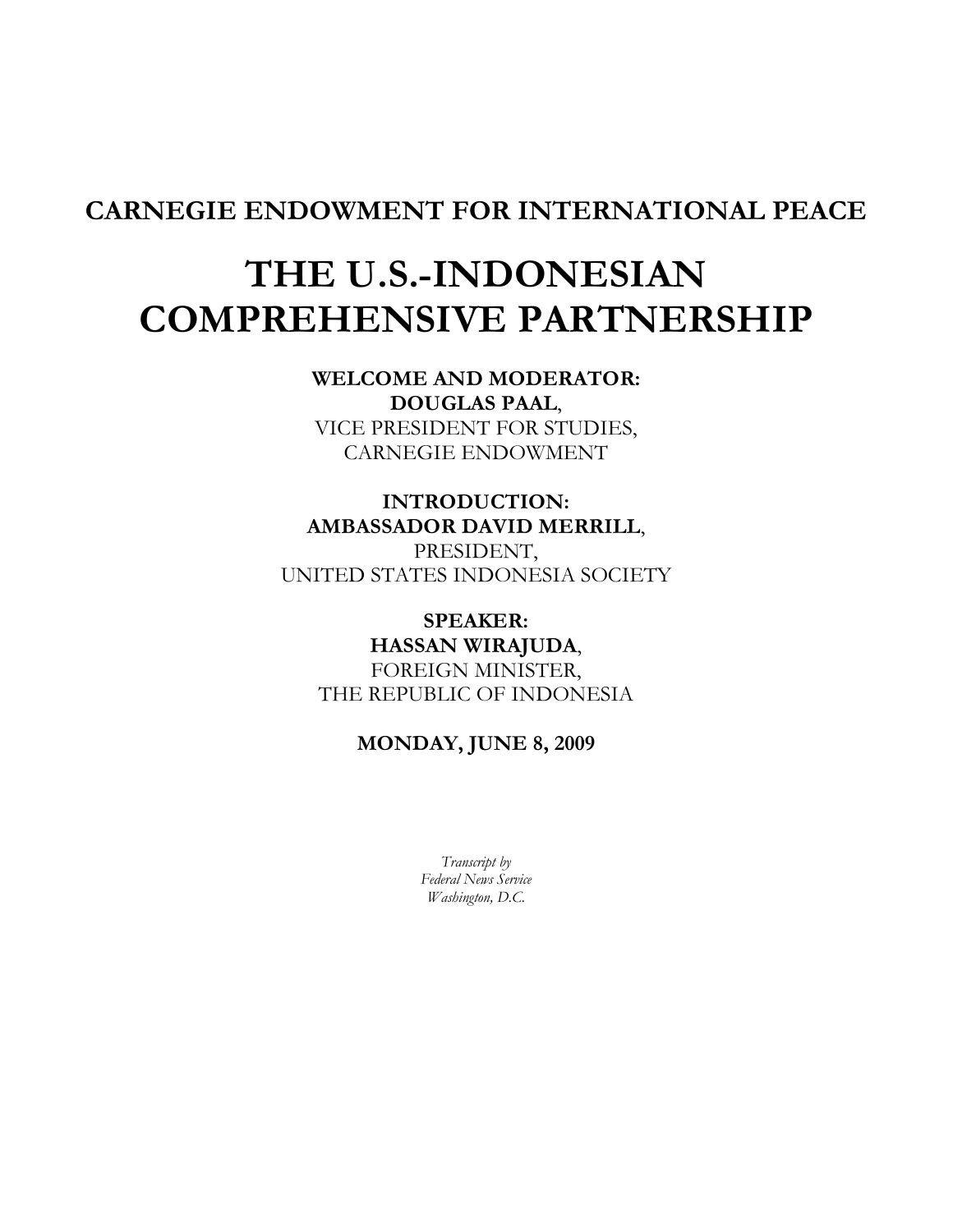DOUGLAS PAAL: This is a terrific turnout for the first thing on a Monday morning. Thank you so much to you all for getting here through the traffic and early in schedules.

My name is Doug Paal. I'm the vice president for studies here at the Carnegie Endowment. And it's my personal and our institutional great pleasure to welcome this morning His Excellency Hassan Wirajuda, foreign minister of the great government of Indonesia.

With the world's largest Muslim population and a vibrant civil society, Indonesia demonstrates that democracy and multiethnic population, a wealth of resources, and a drive for development can not only coexist but also thrive.

The United States and Indonesia have pledged to develop a comprehensive partnership that advances common interests on a broad range of regional and global issues from environmental protection and climate change to trade and investment, from democracy promotion to health and education, from regional and global security issues to effective counterterrorism.

During her first trip abroad, Secretary Clinton said that building a comprehensive partnership with Indonesia is a critical step on behalf of the United States' commitment to smart power, to using the tools at its disposal to advance its goals, including the progression of democracy and development as well as addressing global threats such as climate change and nuclear proliferation.

Given the impressive range of issues Indonesia and the United States can and should work together on, we're honored to have Minister Wirajuda with us today to talk about the comprehensive partnership and what kinds of concrete cooperation we might expect in the future. Minister Wirajuda has served as Indonesia's foreign minister already now since 2001. And Carnegie is delighted to welcome him here today.

I'm about to introduce Ambassador David Merrill, who serves as president of the United States Indonesia Society, to introduce the foreign minister.

Ambassador Merrill was USAID's mission director in Indonesia for four years and has gotten to know the country well, where he managed a wide range of programs including financial sector development, democracy, civil society, population, environment, and education.

And after his introduction, I really look forward to the question and answer period because we've got in this audience people who are going to ask some really good questions. This is a very knowledgeable audience we're lucky to have attracted here today.

So David, please.

AMBASSADOR DAVID MERRILL: Thank you very much, Doug. USINDO and the Carnegie Endowment are delighted and honored to welcome Indonesian Foreign Minister Dr. Hassan Wirajuda today. I also thank Freeport for its generous support for this event.

Dr. Wirajuda was appointed foreign minister by Indonesian President Yudhoyono in 2004. And, as Doug mentioned, was also foreign minister in the government of President Megawati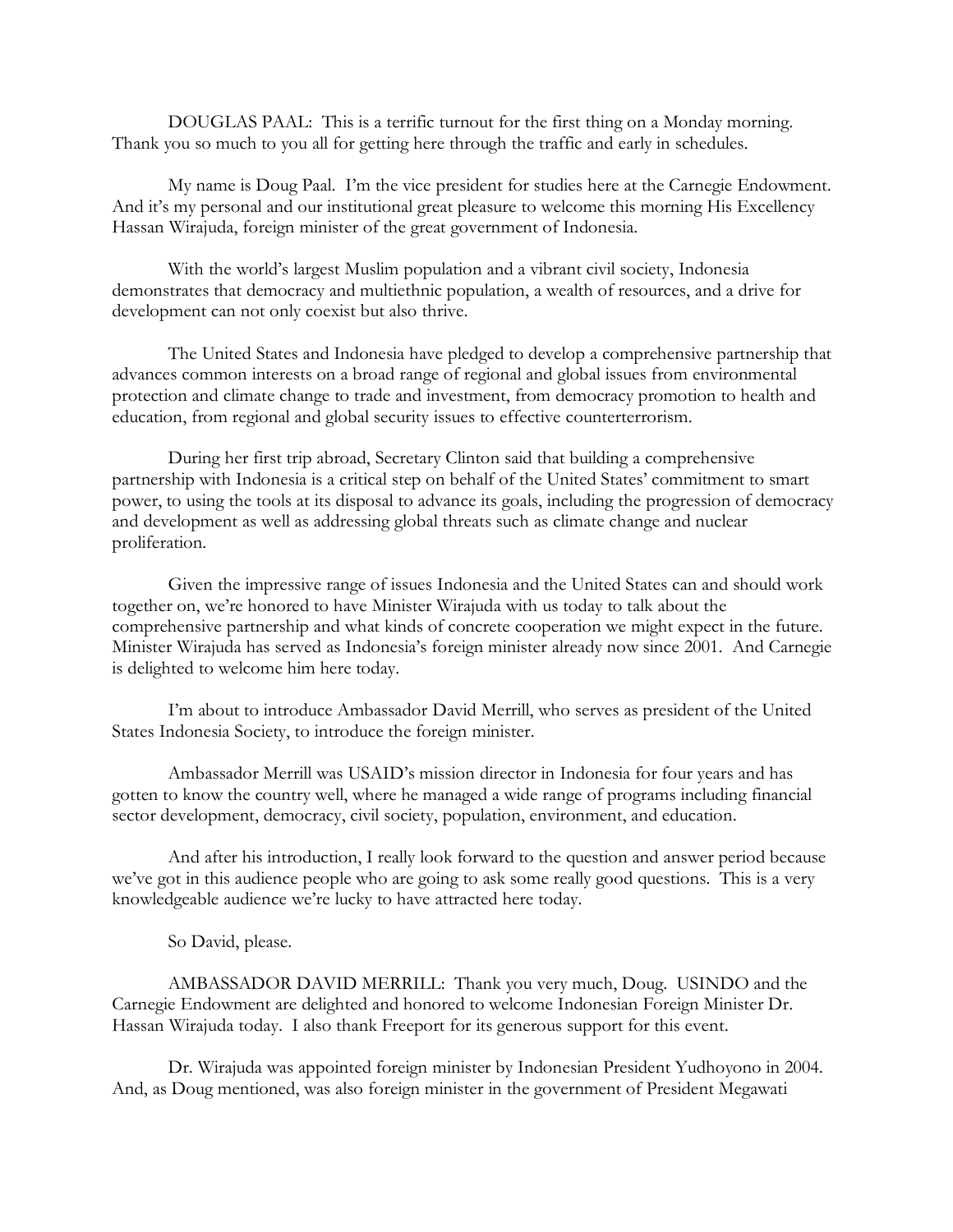Sukarnoputri previously. His appointment by two different presidents and two different administrations shows the high regard in which he is held as a professional and a statesman.

A lawyer by training, a diplomat by choice – (laughter) – he has deftly – a good choice – (laughter) – for all of us – he has deftly charted a more robust course for Indonesian foreign policy projecting a more outward role for Indonesia in regional and global affairs, a role reflecting Indonesia's population size, economic growth and its flourishing democracy.

It's remarkable when you think that Indonesia, which emerged only 10 years from three decades of authoritarian rule, has emerged as Southeast Asia's leading example of a vibrant democracy. Under the minister's leadership, it has even created a forum for countries in the region to share their best practices about democracy, tolerance and pluralism.

The Bali Democracy Forum, which first met last December, was the first time Asian countries met to talk in depth about democracy – previously and still a sensitive subject in the region and this was due to Dr. Wirajuda's vision.

Our speaker is also an accomplished peace negotiator appropriate for our venue today. He was chief Indonesian negotiator with the Free Aceh Movement leading to the 2005 peace agreement, earlier facilitator of the peace process between the government of the Philippines and the Moro National Liberation Front, MNLF. Dr. Wirajuda has been extensively educated in many countries, but particularly in the United States.

He earned his doctor of juridical science in the international law from the University of Virginia School of Law, his master's of law from Harvard Law, a master's of arts in law and diplomacy from the Fletcher School of Law and Diplomacy – another excellent choice. (Laughter.) Not surprisingly, he is a strong proponent of strengthening educational and academic exchanges between Indonesia and the United States, as are we.

But we're most especially pleased that the minister's visit to Washington today is to advance the comprehensive bilateral partnership between Indonesia and the United States, the first such partnership in the 60-year history of U.S.-Indonesian relations.

Indonesian President Yudhoyono proposed the bilateral partnership at his USINDO speech last November. In response, Secretary of State Clinton committed the United States to working with Indonesia to pursue such a partnership with a concrete agenda. It has been on a fast track ever since. The minister and Secretary Clinton discussed the partnership during the secretary's visit to Indonesia and made improvements – enhancements of it and they will be meeting again today, this afternoon, to advance the partnership.

To generate public input and recommendations for the partnership, USINDO's convened a major conference here in Washington in April. A report on the findings and recommendations for the partnership was issued today and is available here. If you don't have it, it's just outside the door.

We look forward to hearing Minister Wirajuda's views on U.S.-Indonesia relations, the comprehensive bilateral partnership, Indonesia's foreign policy and international peace.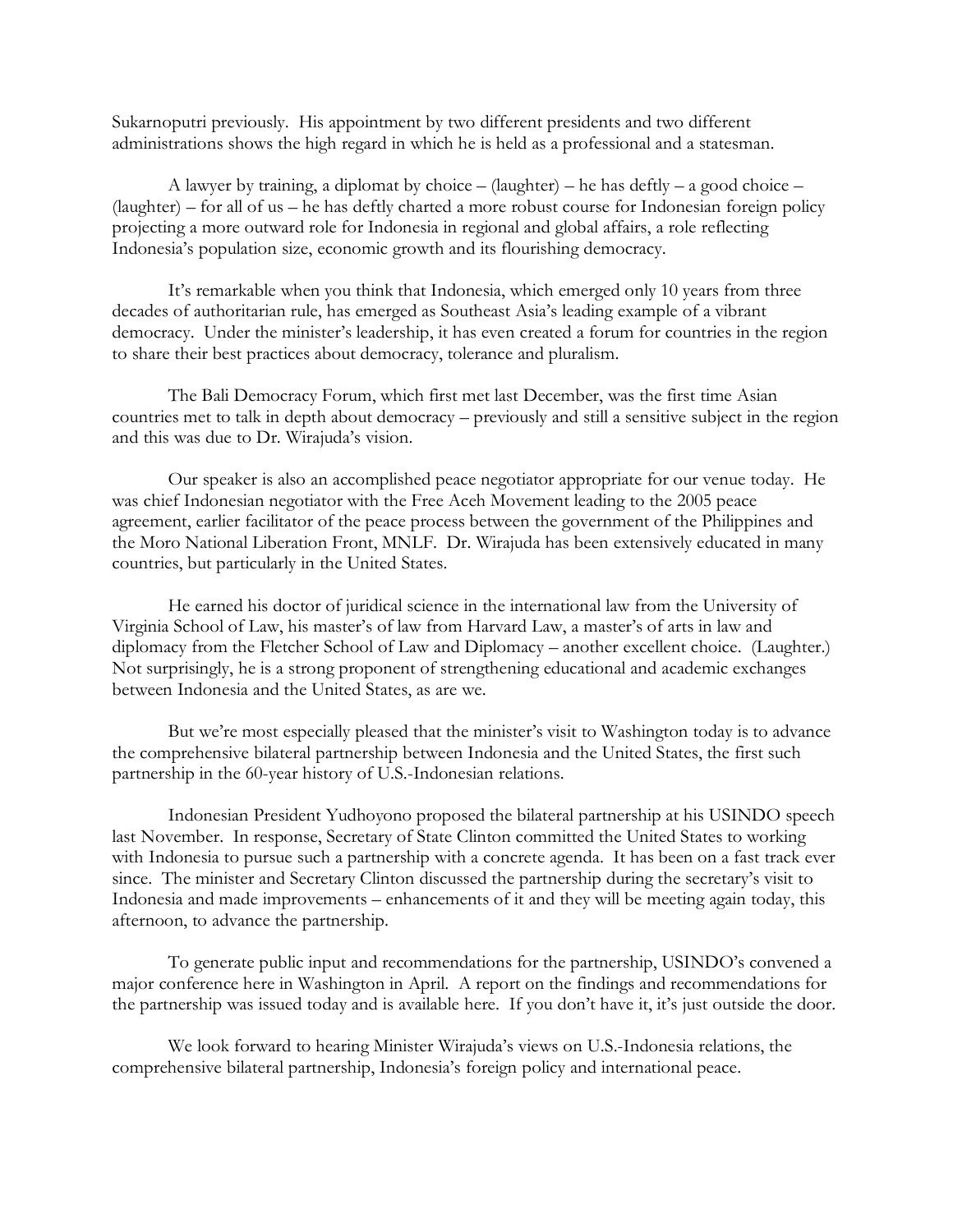Ladies and gentlemen, the distinguished Indonesian Minister of Foreign Affairs Dr. Hassan Wirajuda.

## (Applause.)

HASSAN WIRAJUDA: Mr. Doug Paal, vice president of the Carnegie Endowment for International Peace, Ambassador David Merrill of USINDO, distinguished guests, my friends; I thank all of you for the honor and privilege of being here with you today. It is a pleasure to be among friends of Indonesia and among personal friends old and new.

As I stand before you today, the echoes of a great speech, one of the greatest speeches I have ever heard from a leader is still ringing in my ears and the ears of all humankind, for President Barack Obama in Cairo a few days ago invited the peoples of the Muslim world to a partnership with the American people to address an array of critical issues: violent extremism, the Middle East situations, nuclear disarmament, democracy, religious freedoms, women's rights, and economic development and opportunity. In doing so, he called on all humankind to form one family with all its members at peace with one another, having faith in one another and working together to shape a better world.

I came here to tell you that Indonesia, the country with the world's largest Muslim population, has long prepared itself to answer President Obama's call for partnership. His message and call are actually ours.

Soon after this breakfast forum I will be meeting with Secretary of State Hillary Clinton to continue a dialogue that we began in Jakarta when she graciously visited us early last February at a time when the Obama administration was but a few weeks old. During that momentous visit, we started talks on a comprehensive partnership between the United States and Indonesia, a partnership that not coincidently also covers precisely the issues that President Obama addressed in Cairo.

We in Indonesia have been actually exhilarated by this new paradigm in American foreign policy. At the core of this policy are issues that Indonesia has long stood for. And we are delighted by its inclusive approach, one that strives for outreach and is willing to listen instead of simply telling other nations what to do. We are certainly glad that finally the United States has embraced multilateralism.

We are encouraged by President Obama's commitment to democracy for we love being regarded as the world's third largest democracy after India and the United States. We like to call our elections feasts of democracy.

Last April, we held parliamentary elections that were very peaceful, free and democratic. Earlier this coming July, we will be holding presidential elections for only the second time in our history. The election has involved 170 million voters, 625,000 polling stations, 38 national political parties, six local parties and three sets of presidential and vice presidential candidates.

Since 2005, we have held some 500 direct local elections to elect governors, vice governors, district cabinet mayors, moving the World Bank to call Indonesia the election capital of the world. (Laughter.) But, of course, in terms of logistic to organize a national election in Indonesia is a nightmare.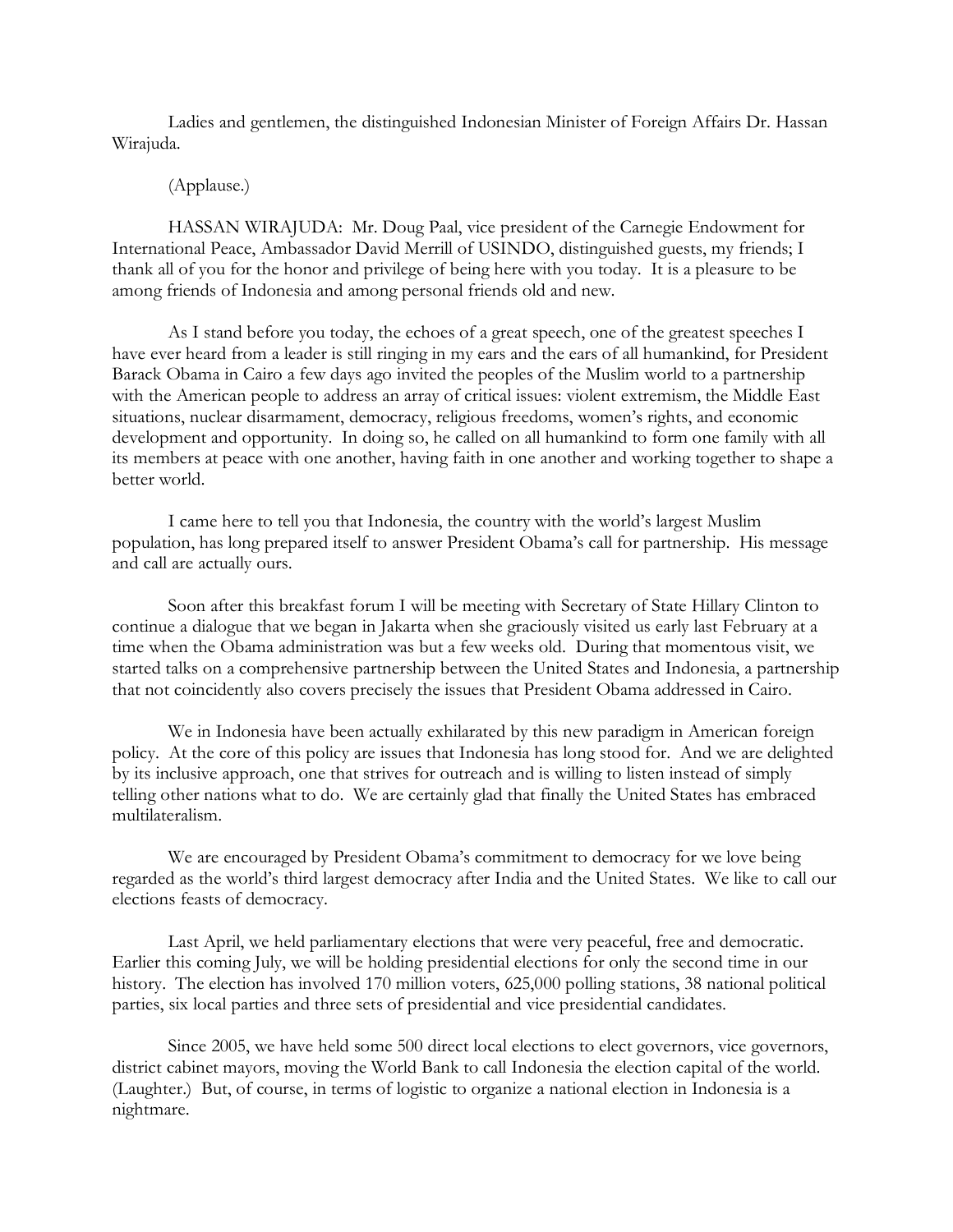But we would like now the world to look at our democracy not only in terms of its size but in terms of its quality. Indeed, as President Obama said, which I fully share, democracy is not only about having successful elections as elections alone do not make true democracy.

We would like our partners to see how we are fine-tuning our political institutions and the checks and balances that ensure that government rules with the consent of the governed, how we are reforming our military establishment and our justice system to ensure promotion and protection of human rights, and how we practice democratic process we call musyawarah and mufakat, consultations and dialogue toward consensus from the national to the grassroots level.

This habit of dialogue is deeply embedded in our culture because that is the only way we can keep our national unity in the face of the immense diversity of Indonesia's ethnic groupings, culture, languages, and religions.

Because of our commitment to dialogue and to the redress of legitimate grievances, we achieved peace in our province of Aceh in 2005 after almost three decades of a succession of rebellions.

Peace in Aceh enabled us, with the help of the international community, to rebuild and rehabilitate its entire coastal area that was devastated by the tsunami of December, 2005. It was a success story. From the initial plan of rehabilitation and reconstruction of Aceh of five years, last April we closed the office of the Aceh Reconstruction Agency simply because only in one year had done the initial plan simply because we have been very successful in the overall rehabilitation and reconstruction of Aceh.

In the same manner, we brought to a peaceful end the conflicts between Muslims and Christians in Maluku, eastern Indonesia, and we are now laying – (inaudible) – sentiments in Papua.

But like in the case of Aceh, we strongly believe that it's through dialogue and negotiation we'll be able to solve whatever problems we have in Indonesia.

Democracy has blessed us with peace and order. It has also restored our economic dynamism. Ten years ago, we were down and almost out. We bore the brunt of the Asian crisis of 1998 as we suffered the negative growth of 13.5 percent and widespread political turmoil.

The only way we could save ourselves from the total economic and political collapse was to launch an era of reformism during which we made our transition from an authoritarian rule to a more fully democratic system.

Today, our military is out of politics and out of business. It is focused on national defense. Our government structure is now highly decentralized with the local governments in control of the funds they need for development. We call it wide-ranging autonomy, but I think in practice we are pretty close to a federal system. That's not in the title, but more in substance.

We also wage a relentless battle against to corruption that brought to justice more than 100 high-profile public and corporate officials. We reformed our banking and financial institutions and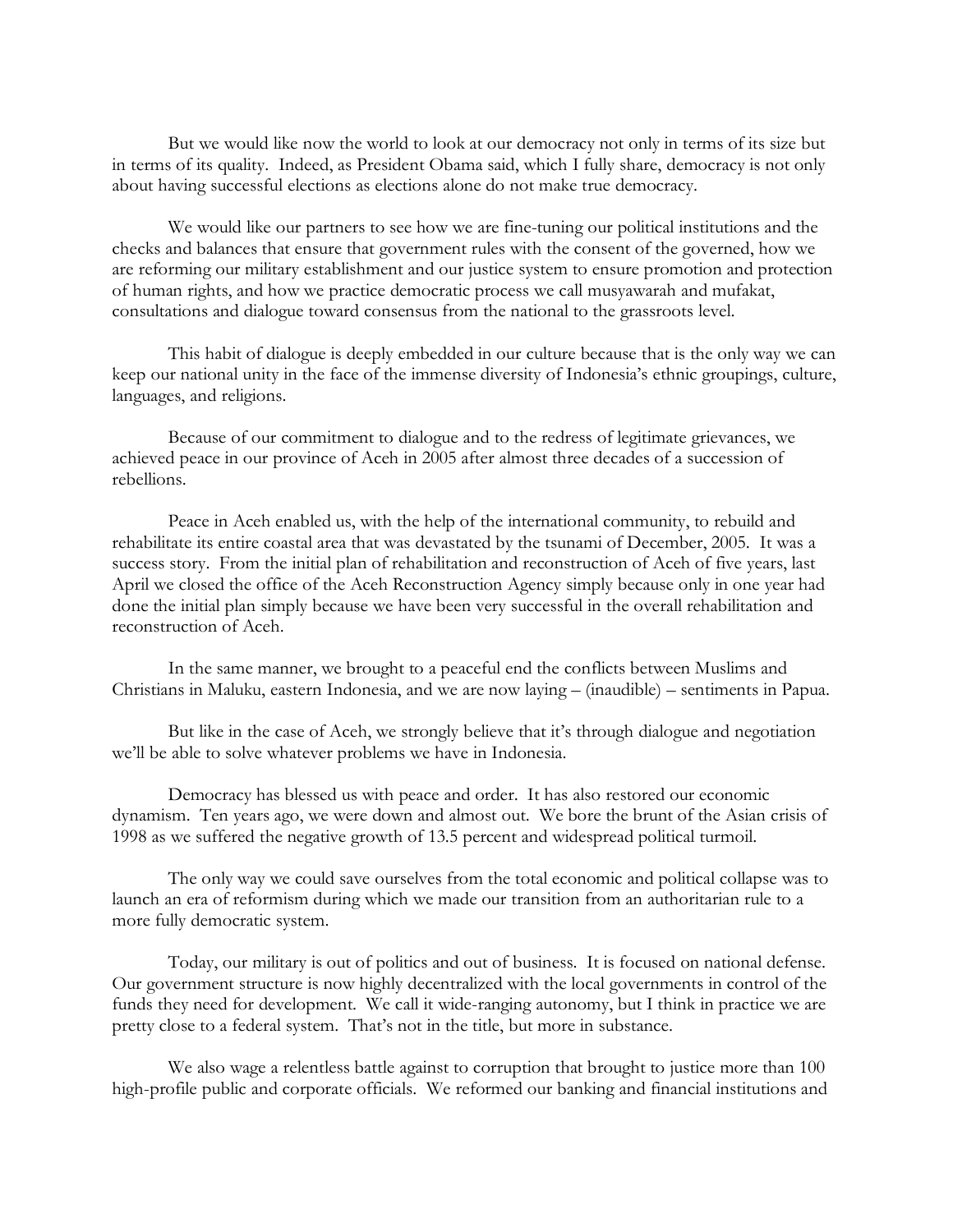adopted broadened fiscal and monetary policies. We were thus able to bring down our debt to GDP ratio from 85 percent in 2000 to 32 percent last year.

Meanwhile, we achieved food self-sufficiency. You know, to feed 230 million people it's not an easy job. This year, we have three million tons of rice – of rice surplus that we intend to export and add to the world food supply, so Indonesia wishes to be part of the solution of the current global food crisis. With food security, we assured social and political stability at a time of global economic crisis.

We are looking forward to a GDP growth of 4.5 percent this year. We are therefore one of the few – one of a few ASEAN countries including notably China and India that will show positive economic growth in the midst of the global economic crisis.

Everything that we have today, our democracy, our unity and political stability, our economic resilience in the face of a global economic and financial crisis is the fruit of reform. This is not to say that our democracy is perfect or that we have no severe economic problems. We must keep on consolidating our political and judicial reform. We must attend to the needs of 16.1 percent of our population who lives below the poverty line.

Since 2005, as we lifted an oil subsidy, we have been giving that subsidy to some 19.1 million impoverished Indonesians in the form of cash handouts, rice distributions, and free education for their children, and public health. We learned that a social safety net is a source of economic resilience leading to social and political stability.

But the keys to our economic progress are robust export, strong domestic consumption and foreign direct investment. Our growth is now consumer driven as there are huge Indonesian consumers, all 230 million of them. And our experience shows that domestic consumption plays an important role when exports decline due to the global economic crisis.

Recently, the Nielsen Company rated Indonesia as the country with the most confident consumers, with a positive 104 points. In the months ahead, most of their purchases will be technology products and that will give us confidence that our stimulus package of around \$6.3 billion will work.

The progress that we achieved in the past 10 years of reform has enabled us to reach out and play a proactive role on the regional and global stage. In Southeast Asia, we in Indonesia espouse the political development of Associations of Southeast Asian Nations, ASEAN, after spending so much of the past 40 year focused on economic cooperation to the neglect of its political development.

ASEAN already has a free trade area, and very recently, a blueprint forward in ASEAN economic community. By 2015, there will be a free flow of goods, capital, and labor within ASEAN as it becomes a single market and a single production base.

In the – (inaudible) – however has deemed it just important that ASEAN should also develop politically. We therefore work hard to ensure that the new ASEAN charter, which came into force last December, requires of all ASEAN members a firm commitment to democracy and to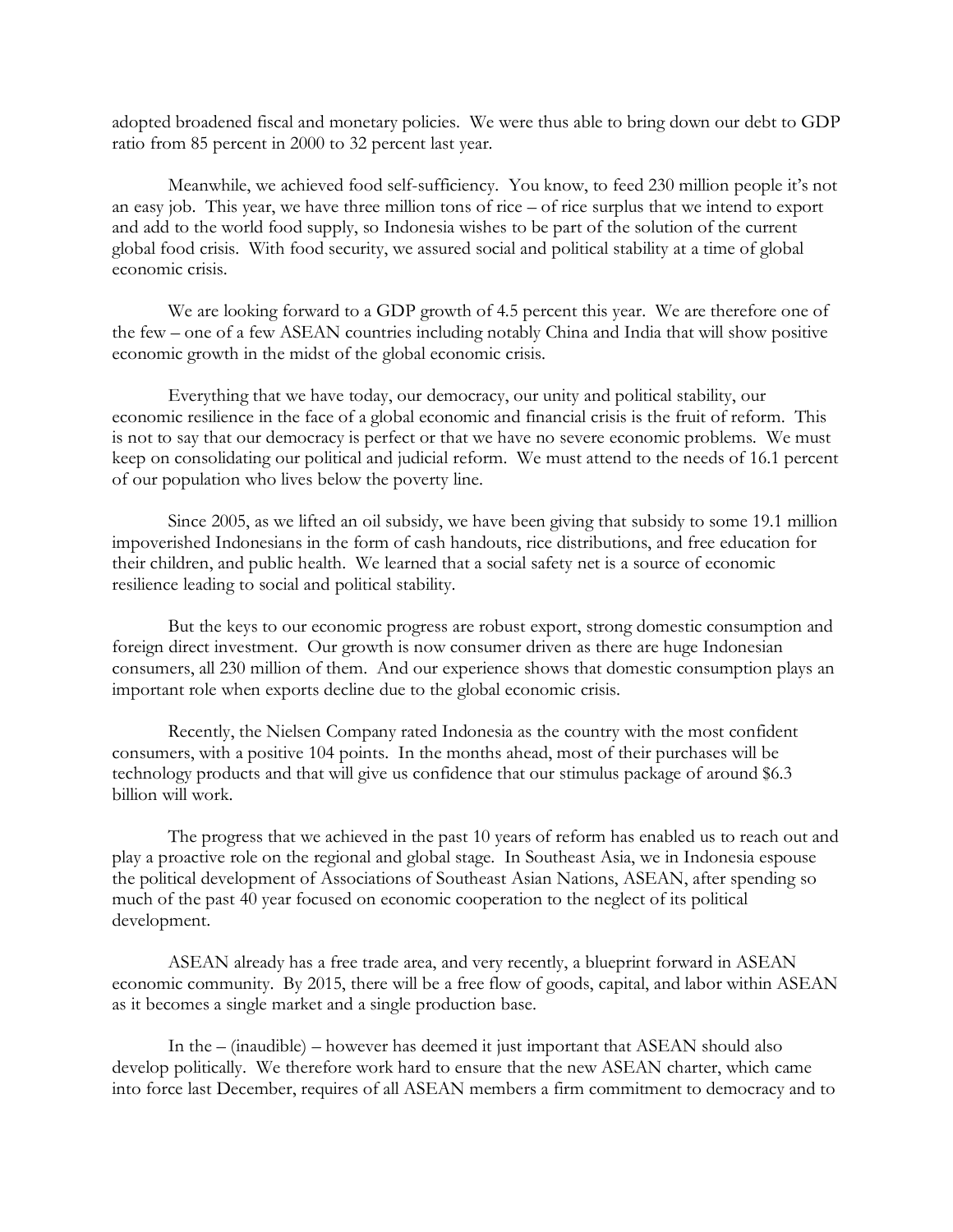the promotions and protection of human rights and fundamental freedoms. The ASEAN charter is a treaty and its stipulations are legally binding.

What makes ASEAN unique is its inclusiveness. Like Indonesia, which makes up some 40 percent of its aggregate populations of more than 500 million, ASEAN is a bridge builder.

At the height of the Asian crisis of 1998, ASEAN built a bridge of cooperation with some economically major not East Asian neighbors: China, Japan, and South Korea. We call it ASEAN plus three. This was the start of the ASEAN-plus-three process, which effectively addressed the Asian crisis with a system of currency swap called the Chiang Mai Initiative. Now it is called the Chiang Mai Initiative Multilateral.

And Indonesia benefits from this Chiang Mai Initiative as a few months ago we secured a bilateral swap agreements, namely with Japan, of some 12.5 billion and with China of \$14 billion, and in total we have a financial backup of our currency of some \$26 billion, meaning half of the total of Indonesia's foreign currency reserve. And this certainly sent a strong message to the market and for that matter has improved the currency – our currency, rupiah – to a position even better before than the crisis.

Since then, we have seen the possibility of East Asia developing into an East Asia community. This idea is being evolved today in the form of the East Asia Summit, EAS.

To us in Indonesia, East Asia is more than just a geographical area comprising of what traditionally are the southeast and not East Asia. It is groupings of nations that have formed habits of consultations and cooperation over the years. That is why the East Asia Summit includes Australia, New Zealand, and India. In our consulate's view, their inclusions make East Asia a much more balanced group where no single power can dominate.

There is no clear-cut architecture for East Asia at this stage, but ASEAN is promoting free trade areas with almost all of its dialogue partners, an effort that can lead to the setting up of an East Asia wide free trade area. Perhaps I can predict by 2012 we'll have in place an East Asia wide that will put together a single market of 3.5 billion people of dynamic economies of countries of its members.

Indonesia has been involved in bridge building in all directions between Asia and Africa as we initiated the Asia-African summit in  $200\overline{5}$  in conjunction with the  $50<sup>th</sup>$  anniversary of the Asian-African Conference of 1955 held in Bandung, Indonesia. And since then, we are promoting new Asia-African strategy partnerships.

Between ASEAN and the Pacific Islands we have established a forum of dialogues of countries in Southwest Pacific in addition to triangular dialogue involving Indonesia, Timor Leste and Australia.

But also Indonesia has been playing an active role in the process of dialogue between Asia and Europe. To my mind, the ultimate bridge building will be that one between the West and the Muslim world. And in this great endeavor, we in Indonesia, a country with the largest Muslim populations, intend to partner with the United States.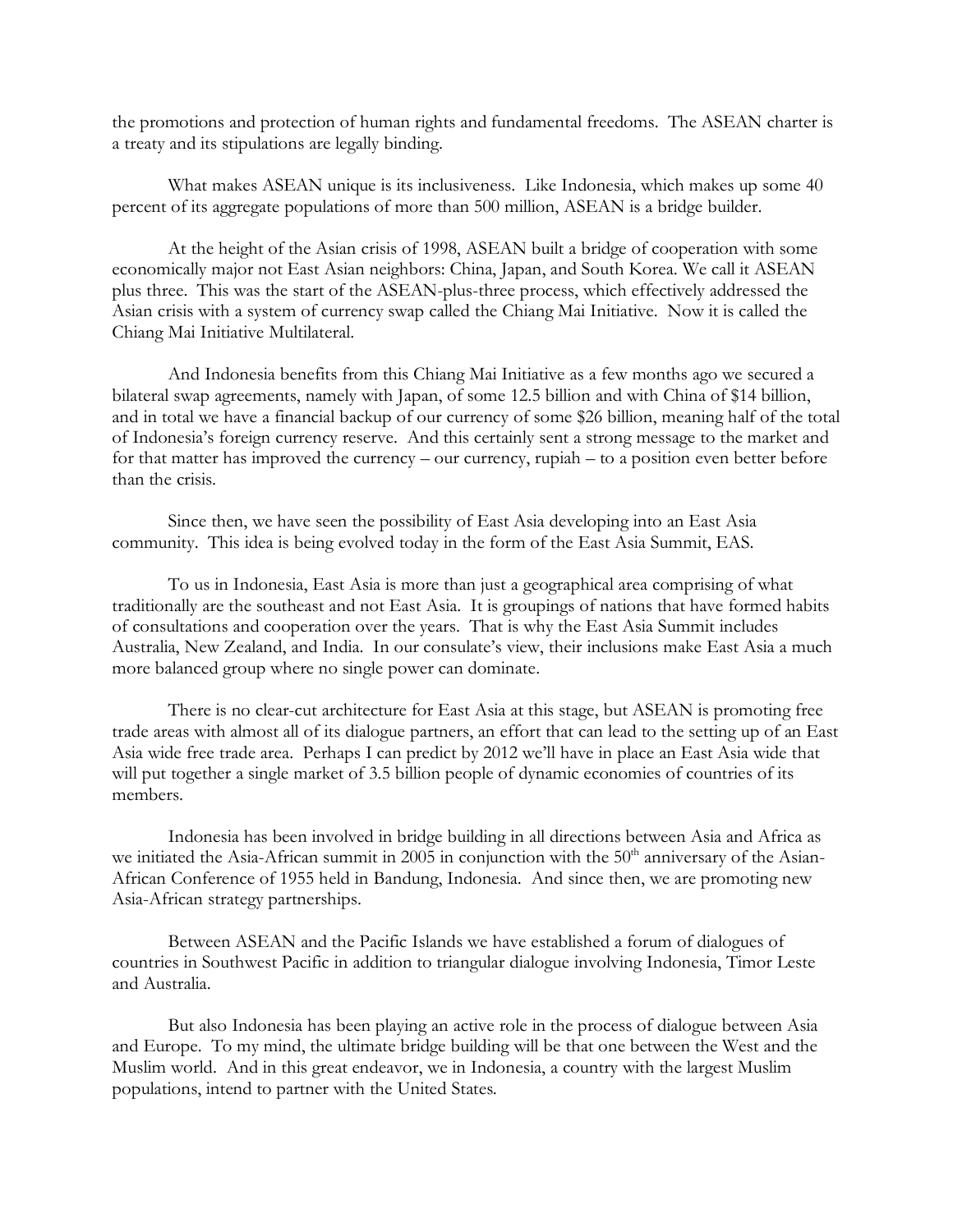Although the overwhelming majority of Indonesians are Muslims, moderate Muslims, all the world's greatest religions, cultures, and civilizations have found a home in our country. President Obama, who grew up in Indonesia, bears witness to the fact that devout Christians worship freely there and are accepted as equal participants in community affairs. The Eastern, Islamic, and Western civilizations have been living together in harmony in Indonesia for many centuries.

There've been advocates of Indonesia adopting Islam as the state religion, but their advocacy has never gained populous force. The fact is that seven Muslim oriented political parties gain a respectable 24 percent of the poll, which is a decline as compared to 2004 elections. But only because they did not advance an Islamic agenda – or rather Islamist agenda, and instead run on a national platform including good governance.

To win votes, both nationalists and Islamic-oriented political parties have had to gravitate toward the ideological center. This has made Islam and Indonesia even more moderate. That's also taken the wind from the sails of the militants, especially the terrorists. We did suffer a series of terrorist attacks a few years ago, notably the bombing that killed more 200 innocent individuals, mostly tourists, in Bali in October, 2002. Since then, however, we have brought most of the perpetrators to justice, broke up the networks, and put them under – (inaudible) – without a single complaint of human rights violations.

But we have persuaded a good number of terrorists and their sympathizers to come over to the side of the law by convincing them that there are peaceful ways of addressing their grievances and meeting their needs in life. We were able to do this by going out our way to show them that in spite of their errors, we care for them as human beings.

The most effective way to fight terrorism, then, is to strike a happy balance between ensuring the security of society and respect for the democratic process, rule of law and human rights of individuals.

At the same time, we must empower the moderates in our society by promoting dialogue among the faiths, cultures, and civilizations in which the moderates have sufficiently strong voice to neutralize the militants' rhetoric of hate and despair.

We believe so strongly in this kind of inclusive dialogue that since 2004 we have been organizing and taking part in interfaith, intercultural, and intercivilizational dialogues at the regional, inter-regional, and global level in additional to bilateral dialogue mechanisms that we created with many countries, aside from making use of bilateral mechanisms for that purpose.

As a matter of fact, we believe that many of the security problems of the world have remained intractable for lack of dialogue. The Middle East peace process has broke down because the main parties who should be talking intensively with each other are not on speaking terms.

We therefore support every initiative of President Obama to restart dialogue in the Middle East between the Israelis and the Palestinians and Arab nations and between the Palestinian factions.

We add our voice to this call for a stop to the building of more illegal Israeli settlements. We hold that the two-state solution is a valid dream and we will continue to do our part to help the Palestinians build their capacity to govern themselves.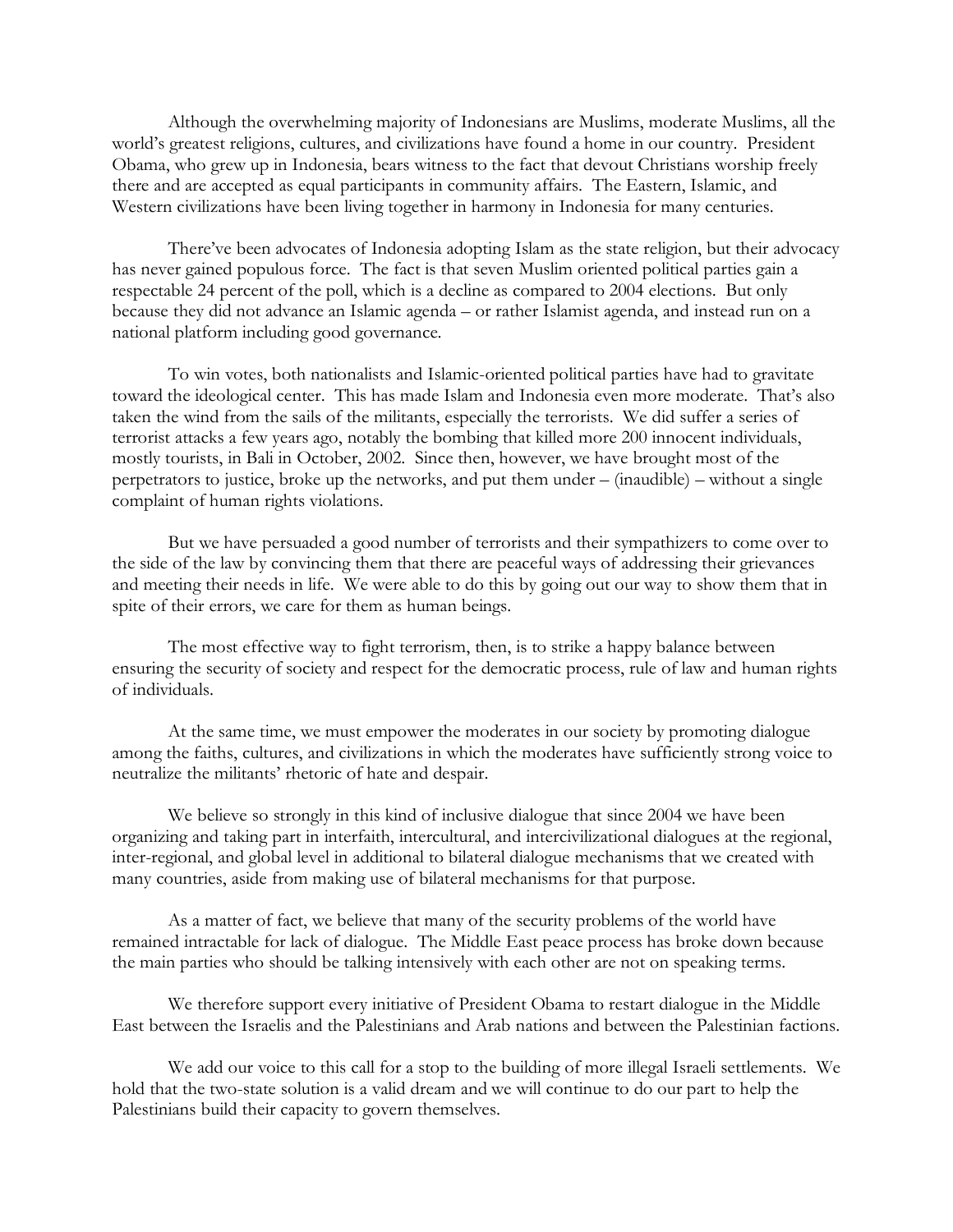For your information, two years ago we hosted an Asian-African conference on capacity building for Palestine and since then we organized a series of programs, workshops, trainings for Palestinians in different areas.

We encourage every effort of President Obama at dialogue to salvage the disarmament agenda from oblivion. Since the demise of the Cold War, there's not been much progress in the reductions of nuclear weapons let alone their eradication. The credibility of the Non-Proliferation Treaty, NPT regime, has been eroded. The NPT Review Conferences in 2000 were fruitless.

Meanwhile, proliferation goes unchecked. Some countries are developing nuclear weapons and conducting nuclear tests. There is a line of proliferation starting from Israel into the very west of Asia reaching to the very east, North Korea. And there is a need to make the NPT regime truly universal, both in terms of participating countries and substantive coverage. Exclusive groups of owners of nuclear technology are still operating outside the purview of the NPT.

We supported the indefinite extension of the NPT in 1995 with an understanding that state parties will work to strengthen the review process with a view to ending nuclear tests, to keeping reductions of their nuclear stockpiles, and to support the implementation of nuclear weapons free zones. Naturally, we were dismayed when the nuclear weapon states were not forthcoming on the Comprehensive Test Ban Treaty – CTBT – and on the Southeast Asian Nuclear Weapon Free Zone Treaty, which has been in existence for by now around 18 years.

The threat of a nuclear holocaust has become more deadly simply because for a long time, it was forgotten until President Obama came on the scenes. We welcome, therefore, and support his policy to revive bilateral negotiations with Russia on the reductions on the number of nuclear warheads and also his forthcoming policy on disarmaments and nonproliferation. We share his vision of a world in which nuclear weapons have been eradicated. We trust that he will succeed in getting the CTBT ratified, and we promise that when that happens, Indonesia will immediate follow suit.

We uphold the right of every nation to peaceful uses of nuclear technology for development but we oppose, as a faithful member of the NPT, any diversions of such technology to military purposes. That's what I said when I visited Iran some years ago.

We stand ready to work closely with the United States in seeking and promoting dialogue with North Korea and Iran leading to the denuclearization of North Korea and to find solutions of the Iranian nuclear issue.

Apart from disarmaments and the other issues I have just cited, there is a wide array of challenges that the U.S. and Indonesia must address together if our partnership is to be truly comprehensive. We are both members of the G-20 and therefore, within that framework, we can continue in our own respective ways to the solutions of the global economic and financial crisis. On a purely bilateral basis, we can coordinate policies and initiatives to address the food security crisis and the energy security crisis, both of which are global.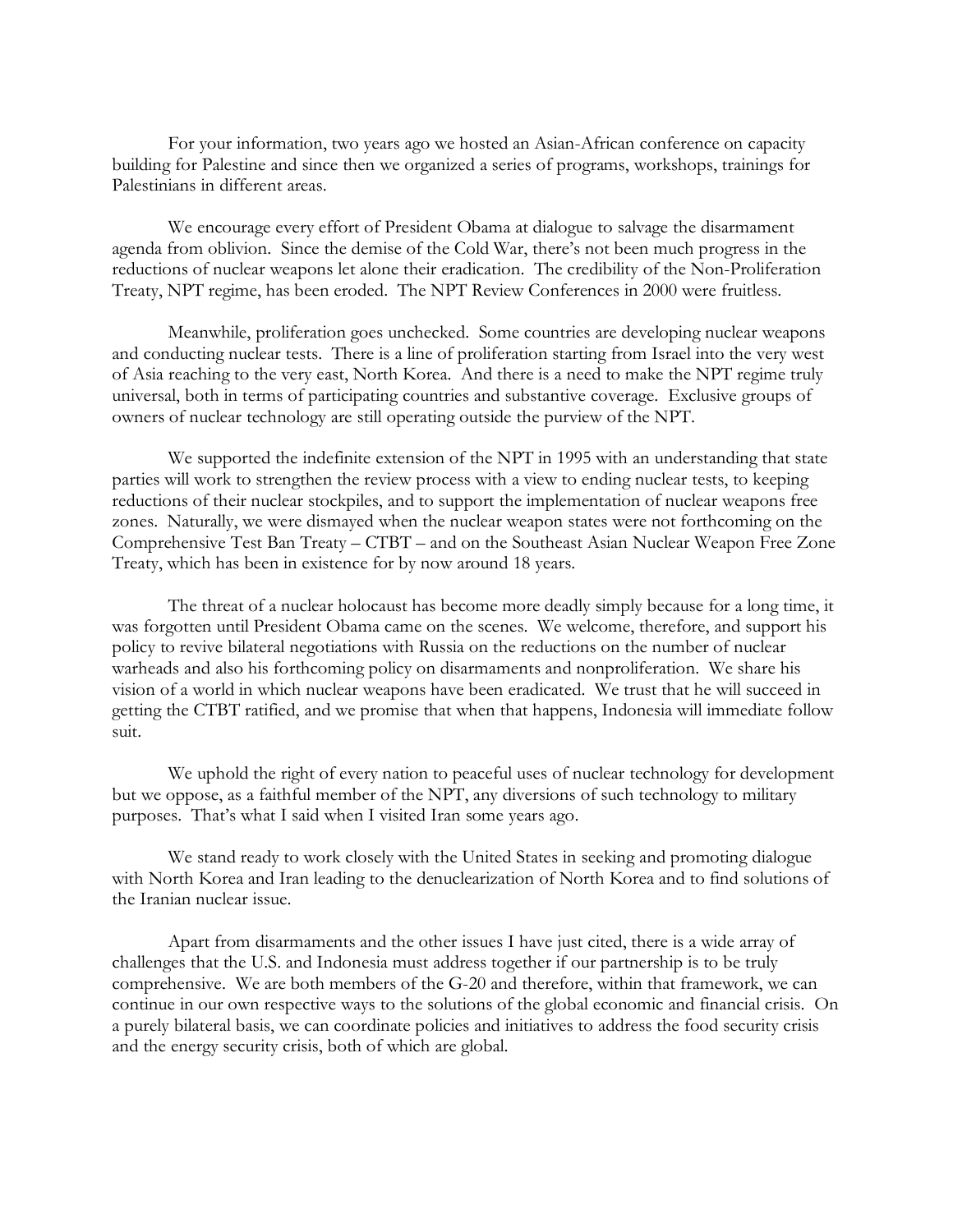And we can – (inaudible) – the Bali roadmap following a fruitful negotiations on new climate change regime in Copenhagen this coming December, one that is based on the principles of common but differentiated responsibility and respective capability.

In this regard, we are grateful for the support of the United States through Secretary of State Hillary Clinton extended to the successful efforts of Indonesia during the recent World Ocean Conference to mainstream the oceans and coastal issues into the global dialogue on climate change.

Indonesia has also embarked on an initiative to promote democracy not only in Southeast Asia but also in the larger Asian regions. Last December, in conjunction with the anniversary of the Universal Declaration of Human Rights, we launched the Bali Democracy Forum, an inclusive Asiawide intergovernmental dialogue on democracy and political development. This is a high-level forum for exchange of experience and best practices and not to impose any model of democracy to others. I think this is already a strategic process because, for the first time, we were able to bring the issue of promotion of democracy on the agenda of intergovernmental forum in Asia.

As it follows that in our Asian regions we're about – we're pretty shy to talk about democracy and promotion of human rights. But I strongly believe that as we have been successful in our efforts in 2003 to help convince ASEAN, you can imagine 10 members of ASEAN. We are comprising of countries of democracy, (half ?) democracy, and on the other extreme even military junta. And so Indonesia we thought the best way to proceed, that's why in 2002 and 2003 we came up with an ideal promoting political development in ASEAN, meaning to make ASEAN democracy as well as respect human rights and for good governance. And now the agenda is very well placed in the new ASEAN charter.

Of course, when you recall the situation of Myanmar, I would say that by adopting new ASEAN charter, by the new ASEAN charter enters into force, we cannot expect that overnight all ASEAN countries would become democratic. But this is a process that we have begun and that's why in our view the situations in Asia, in a way also, reflects in what we do have in the smaller Southeast Asian regions. That's why the Bali Democracy Forum we thought that our fellow democracies would be in a position to help not only the Bali Democracy Forum sustainable, but also success. There will have to be a strong socio-economic component of our partnerships, Indonesia-U.S. partnerships. That is because for democracy to be credible in the long run, it must deliver on its promise of socio-economic development.

In the words of Secretary Hillary Clinton, promotion of democracy and prosperity must go hand in hand. In this regard, the eyes of some developing world are on Indonesia to see if democracy we embrace will redound to the welfare of our people. This is a question of credibility of our fights. For that matter, we – (inaudible) – into really makes democracy works Indonesia. Democracy works for the better of welfare of our people because others would – in the region – would easily dismiss. You talk about democracy? Look at Indonesia where people are hungry. People are poor.

It is in this context that we see the important partnerships between Indonesia and United States in the context of socio-economic developments.

Ladies and gentlemen, there is so much that the United States and Indonesia can do together, not only for each other, but for humankind and in the causes that we believe in. The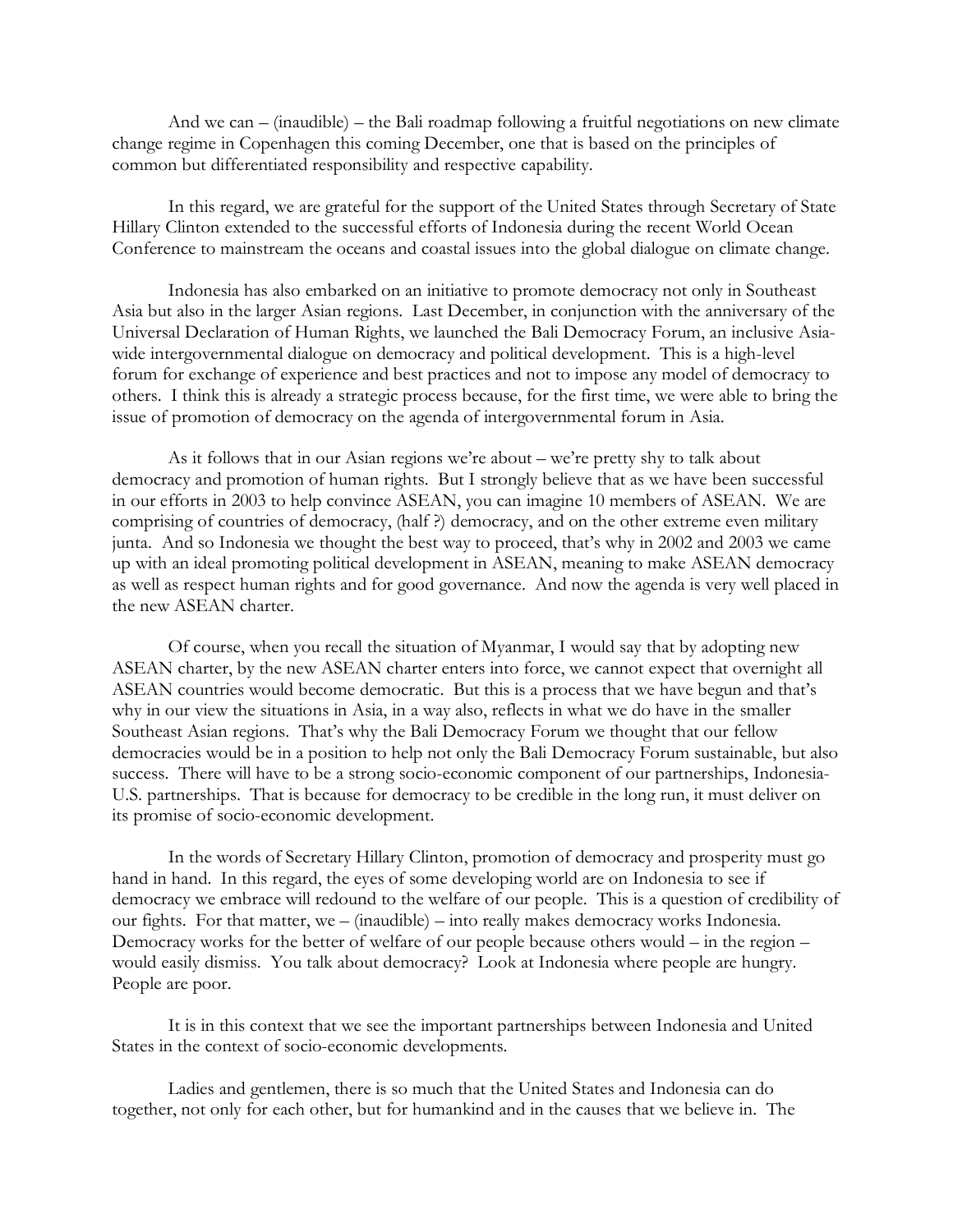ultimate cause, of course, in the shaping of a better world that every human being, no matter what faith he professes, no matter the color of his skin can live a better life and secure a better future for his children. That cause is written in the American Constitution as the right to – and I quote – "life, liberty and the pursuit happiness," unquote.

It is also written in the preamble of Indonesia's 1945 constitution as the mandate to contribute to a world order based on independence, abiding peace and social justice.

The ultimate truth is that it is written in every human heart that we are all our brothers' keepers. And I thank you very much.

(Applause.)

MR. PAAL: Thank you, Minister Wirajuda, for really an extraordinarily comprehensive and insightful presentation of Indonesia's domestic and foreign policy agenda. Indonesia is a country of tremendous variety of smells and tastes and you've given us a broad taste of your domestic, regional, and global agenda. And I really appreciate that this morning. I'd also call everyone's attention to the fact that he's made a commitment on behalf of the Indonesian government on the Comprehensive Test Ban Treaty, which has been something quite substantially contributing to the confidence that we could have that if we're able to ourselves move forward on this, there will be a global response that will bring this treaty into force. So thank you for that.

Now, I'm going to turn you, Mr. Minister, over to the tender mercies of our audience and friends here, who seem to, I think, represent a substantial body of Washington long-term Indonesian and Southeast Asian watching. So this is  $-$  should I – (inaudible) – would you like to do that? All right. We're open for question till about 10:15. We start up right here.

Identify yourself please and ask your question.

Q: My name is Murray Hiebert. I work on Asia at the U.S. Chamber of Commerce, but I want to ask you a political question. You alluded to Burma and the ASEAN charter. Can you talk a little bit more about what ASEAN is doing in light of the current trial of Aung San Suu Kyi and the upcoming elections next year? And secondly, if Secretary Clinton asks you this afternoon what you would like the U.S. to do – where you'd like the U.S. come out in its policy review, what recommendations would you have for her? Thank you.

MR. WIRAJUDA: Like you and many countries in the developed world, we in ASEAN are actually frustrated in dealing with the Myanmar issue of lack of democracy and human rights. Actually within ASEAN meetings, both at the leaders' and in particular at the foreign ministers' level, we've been discussing the issue of Myanmar in a very open and frank manner. That's I think the most polite words that I can use on Myanmar.

And in the context of the existing process that brought Aung San Suu Kyi to trial, we in ASEAN has issued a statement reminding Myanmar of the previous calls by our leaders to release Aung San Suu Kyi as soon as possible. And we repeated that call at the ASEAN-Europe meetings and ASEAN (EU ?) foreign ministers' meeting when we met last week in Hanoi and Phnom Penh.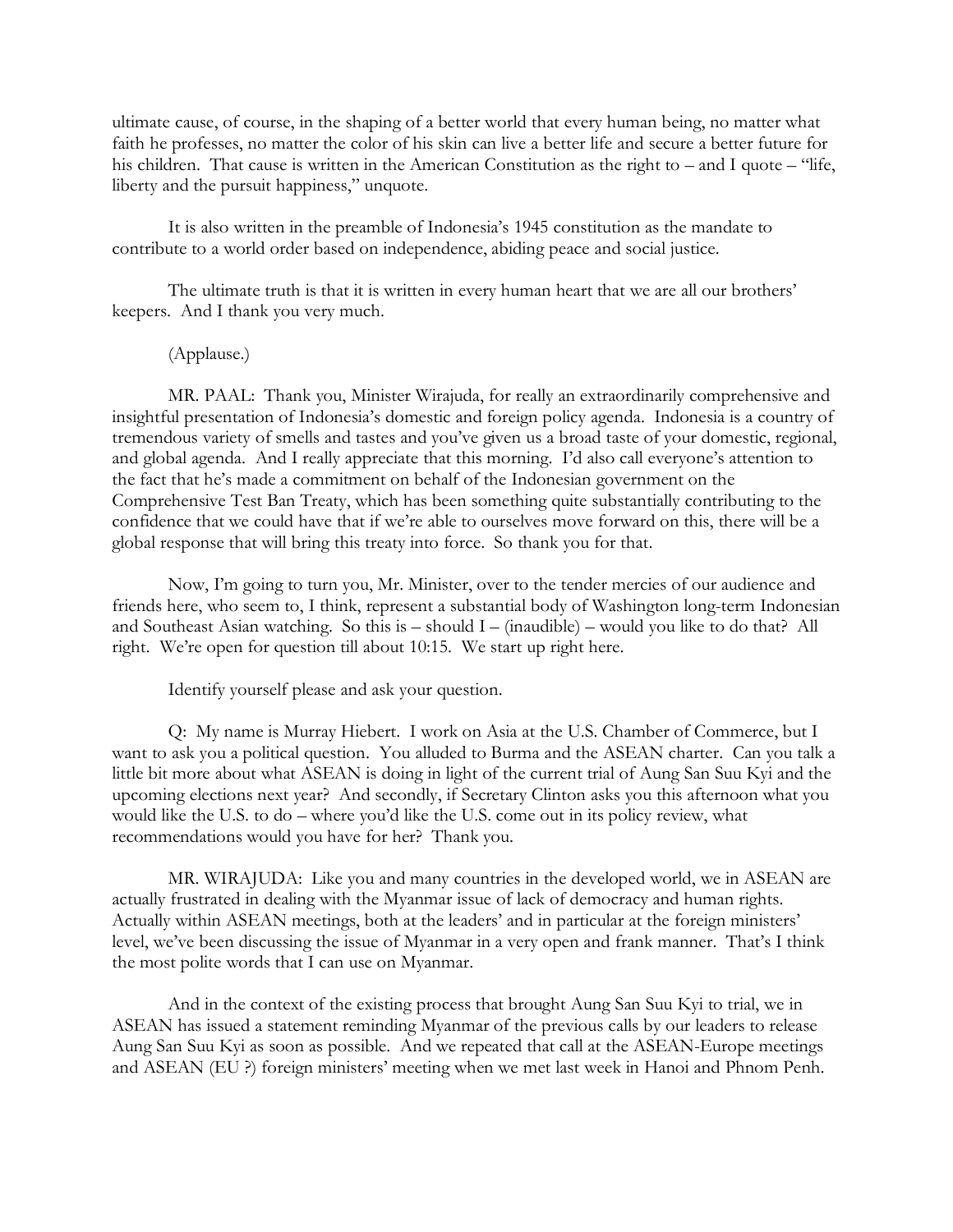Indonesia tends to view the problem of Myanmar as not only the problem of a lack of democracy on human rights. We wish to see the problem of Myanmar in all its dimensions. And we wish to see that the international community address the problem of Myanmar in all of its dimensions. First, the real concern of Myanmar on the questions of its territorial integrity and national unity is not potential. It is real because Myanmar is facing throughout their independent years in facing various local rebellious from different ethnic groups. They tried to solve the problem through dialogue, but they haven't yet fully settled this problem and separate these problems. And what the maximum they have reached so far is a kind of ceasefire, but still the rebel groups are holding their weapons and ammunitions.

In other words, I think the international community has to be sensitive on this regard. After all, it is a question of principle that all countries have to support the territorial integrity and national unity of independent states. And because to us Myanmar has been quite open, so how can you expect us to move faster on democracy if on the other hand we are facing this problem of our territorial integrity and national unity.

Second, the dire economic and humanitarian situation in Myanmar, the sanctions imposed by Europeans and United States indeed made the local people even suffer more. So I don't want to say that you have to use carrots and sticks, but at least in the area in which you can help Myanmar address – help the people of Myanmar to alleviate the sufferings, I think this would encourage Myanmar to be more open.

I have mentioned earlier that one way to attack the problem of lack of democracy and Myanmar is to push for ASEAN to promote a political agenda, political development agenda, meaning to make ourselves democracy, to make ourselves respect human rights and for good governance.

I was myself struck when I visited Myanmar in January, 2002. Indonesia was under a military dominated government for 30 years, but never our military officers occupy civilian jobs they wear full military uniform. But I found in Myanmar myself that they are proud to tell us that they are military junta and they wear military uniform in their civilian office. That's why we took an initiative on promoting political agenda, political development in our ASEAN cooperations.

Indonesia is one of the view that the neighboring countries of Myanmar should engage Myanmar most closely. Indonesia initiated last year focus groups initially involving Indonesia, China, India, and Myanmar. We all agreed. In fact, at one point in September last year, we agreed to have the first foreign ministers meeting of the focus group, only to our regret that suddenly India withdrew from that groups. But still, especially in New York, we continue in sponsoring this more closely engagement of neighboring countries of Myanmar, adding Vietnam and Japan in that process.

The crucial point is that as Myanmar themselves have declared, made public that they're going to have in their term multi-party elections next year, it is important to ensure that they have a credible process. Credible means that all groups, including LND and Aung San Suu Kyi must join the process.

Of course, in the lights of the current situations, we're following very closely and as told the foreign minister of Myanmar at the recent ASEAN meeting, recent meaning last week, that we will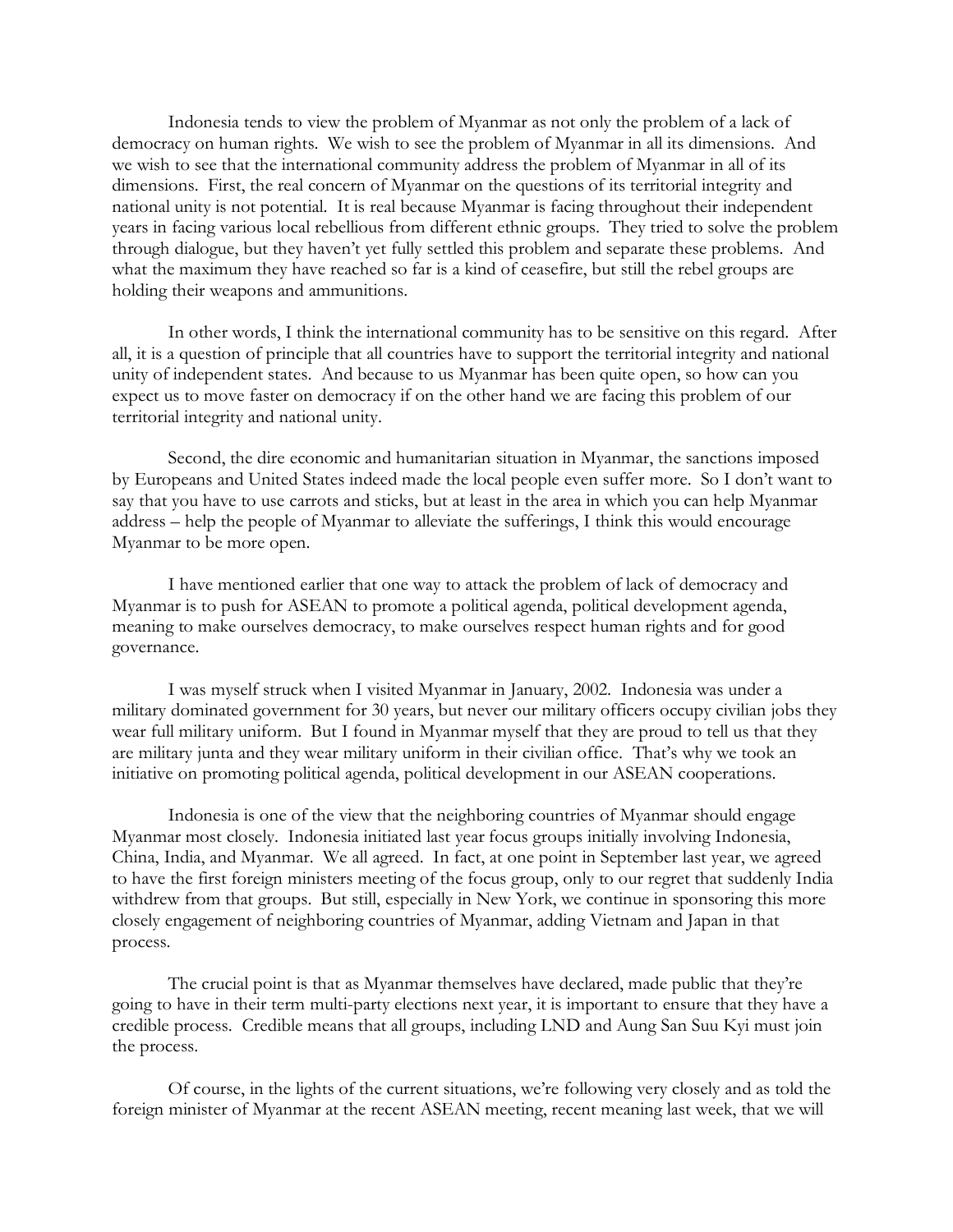follow these events very closely and we wish that Myanmar follow their commitments under ASEAN charter and we will see if Myanmar disassociate themselves or in the end also we will make judgment on to what extent the participation memberships of Myanmar in ASEAN brings to the common good of us.

On the process of indicating the U.S. to review its foreign policy, is that what I gathered from you. It's not me to advise any foreign governments or friends how they would adopt a policy – major policy outlines, but certainly we, Indonesia, have been very appreciative from the very first day of the Obama administration, their commitment to push a dialogue, their commitment to engage others, including of those who are not always in the same positions of United States. We welcome the commitment of the new Obama administration to engage Asia more. I think this is something that in a way has been reflected by the visit of Secretary Hillary Clinton to our regions last February. But we wish to see the United States engage us more. After all, when people said that the 21<sup>st</sup> century is the century the Asia Pacific, we cannot see the U.S. that cannot be too closely involved with us. Keep in mind that we are in a dynamic process of developing a future East Asia community.

MR. PAAL: Wait for the microphone, please. People in the back can't hear you.

Q: I'm sorry. I'm Andre Sebastian (sp). I'm just the director for U.S.-Vietnam relations and business development in Vietnam for a company based in Malaysia called Arab Investment Asia Kuwait Malaysia. And – but we have interests in Indonesia as well as in Vietnam, even though I work Vietnam for them. So I was very interested in your comments about how Indonesia is providing the leadership towards the ASEAN charter and including, of course, all the members, including the most problematic being Myanmar. But having the complex – (inaudible) – or history between Indonesia and Vietnam from the days when it was real tension, when the PKI was still a threat internally in Indonesia, to the time after the liberation – I mean the unification of Vietnam and the two countries grew very close together, as you know. Your predecessor, Foreign Minister Mochtar, some time ago, during the Suharto time came into Hanoi and talked to the Vietnam Foreign Minister Nguyen Co Thach and General Murdani came in and the relations got quite good.

Now, moving way beyond that are, where Indonesia is a viable democracy and how is the cooperation with Vietnam now? How much are they supporting your initiative in moving towards a charter that includes political reform as much as the economic reform? And by the way, it's wonderful to have a foreign minister who understands our president's policy so thoroughly.

MR. WIRAJUDA: There's been a very close affinity between Indonesia and Vietnam. You rightly mentioned of the historical backgrounds of how Indonesia and Vietnam struggled for our own independence. We are very much encouraged. In fact we are proud by the rapid progress that Vietnam has been enjoying in terms of its economic developments, its transformations from oneparty rule to still one-party rule, but of different (face ?).

Vietnam, this year, enjoys positive economic growth of some 3 percent. So I should have added what I said before that only a very few countries in Asia that enjoy positive economic growth in the midst of the current global financial crisis. And for that matter, Vietnam is an important partner of Indonesia.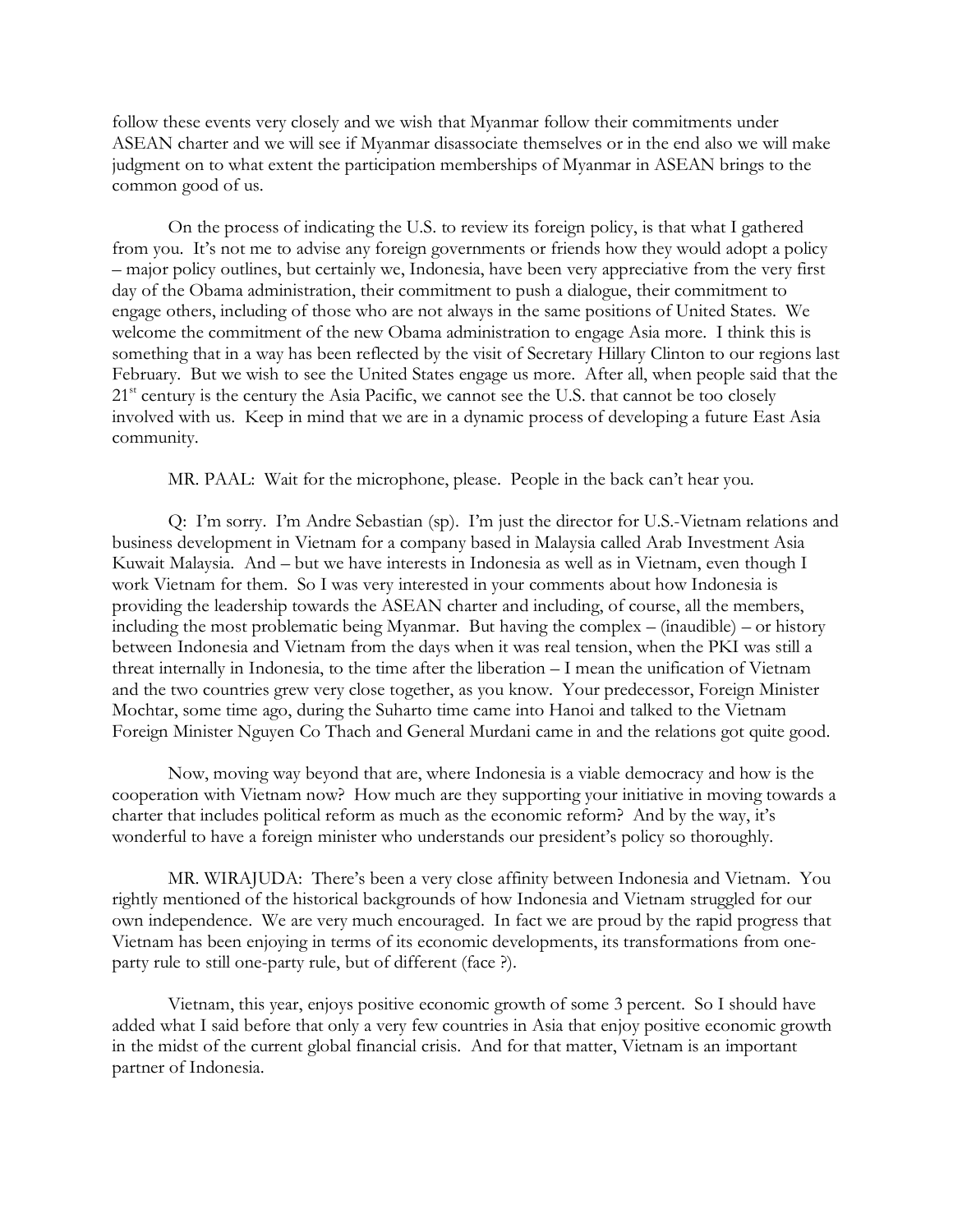Indonesia and Vietnam are two independent-minded countries in the region. I recall that when Indonesia was practically alone in championing a more inclusive East Asia Summit because some of us we've heard that East Asia Summit should only include 10 ASEAN countries plus China, Japan, and Korea. Singapore was more willing to the extent of inviting India in that process, but not ready to see Australia and New Zealand in the East Asian process.

At one point, former Prime Minister Likwan Yu (ph) told me that, I support your idea of more inclusive East Asia and you know why, he said, because of the continent based Southeast Asian countries that were more or less dramatically siding with China, with the exception of two independent minded countries – Indonesia and Vietnam. And that's why since then the process towards a more inclusive East Asia, as we championed, gradually gained ground and we were successful in the end to have the East Asia Summit process that is more inclusive, comprising of the current 16.

Through our appreciation on the question of promoting democracy and greater respect for human rights in ASEAN, in particular on the issue of Myanmar, to our positive surprise, Vietnam has been more open, at least more – (inaudible) – and also stressed the call for Myanmar to change. And at one point gives Myanmar an example how Vietnam reconciles its history in dealing with the United States, and for that matter expect Myanmar to change in a way to be more open to the international community.

I was with the foreign minister of Vietnam last week in – not only in Hanoi, but also then in Phnom Penh, during which I had bilateral meetings. Interestingly, when you talk – (inaudible) – on Myanmar, he admitted to me that it is time for change, including in Vietnam. And he admitted that Vietnam is having considerable problems in adjusting itself, but nonetheless it is important that at that highest level Vietnam express its commitment to pass to more gradual change toward democracy. This is something – for me, it's quite a personal impression. So it is.

Q: Thank you, Minister; it's good to see you in Washington. And really the democratic development in Indonesia is very impressive. I want to ask you a couple of questions in relation to that and also one in relation to Burma. I'll be very brief.

On the democratic development in Indonesia, you mentioned that the military is no longer in political power and so forth, which is true, but the reform in terms of the military has been the slowest in relation to other issues in Indonesia. I wonder if you can kindly address why reform in relation to the military has been relatively slow.

And likewise, if you can address the issue of Papua. You've mentioned Aceh. So I'm wondering what progress has been made in terms of resolving the Papua issue.

On Burma, I just want to ask you. You have ASEAN experience of constructive engagement now for over two decades. What lessons would you draw from that and how best can that policy be improved upon? Thank you.

MR. PAAL: Mr. Minister, you can answer any one of those three questions.

(Laughter.)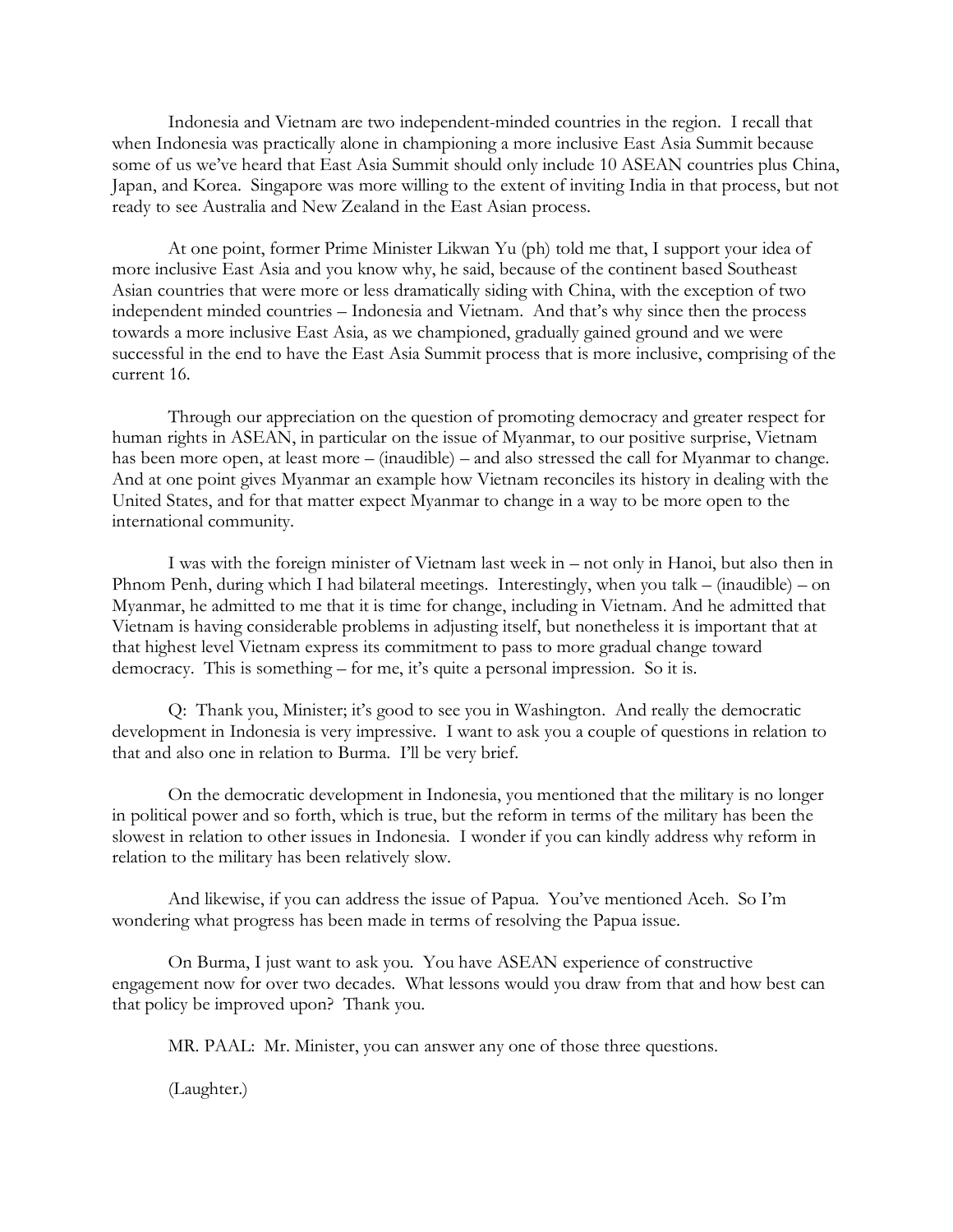MR. WIRAJUDA: Well, Dr. Mutialla (ph) is my classmate at Fletcher School, so we have quite a good Fletcher mafia in this room, I believe. (Laughter.) So I have to say that I don't need to answer all questions that Dr. Mutialla posed to me. After all, he's an expert in this very area.

On the military reform in Indonesia, please keep in mind that the military was the most powerful group in Indonesia and for that matter it's to be understood that as a process they need more time. But we must appreciate the fact that as military was represented in our parliament until 2004 and in fact, according to agreed plan at the national level, military would withdraw from their representation in our parliaments I think by 2009, but in practice the military decided by their own to withdraw their memberships in parliament. And this is something that in a way quite on the contrary shows the rapid rather than the slowest form of reform.

But if it is said that reform is slow in the military, I think partly this is more psychological, but in terms of substance I know fully well that, for example, the peace talks on Aceh leading to the – we call it the peace agreement or an MOU on Aceh in August, 2005, was possible because the military was really professional. The support of General Adierto (ph) was crucial. And here I witness myself that the military has played itself there more or less proper role in the civilian governments.

I think another problem is that while we have asked the military to not only reduce their – not reduce, to cease in fact their socio-political role and to cease their business activities, regretfully that the state, the government is not in a position to compensate in terms of providing adequate budget for the military. We spend 20 percent, as mandated by our constitution for education. We spend of our national budget for education, but for the military, they continue to have only a very minuscule percentage of our national budget for military spending. Thanks perhaps to the regional cooperation, in particular in ASEAN that we have enjoyed for continuously 40 years relative peace and security and for that matter there is no urgency for a better military spending. But to me, I think it is time for Indonesia to give more attention to the budget of the military.

On Papua, if there is any problem in Papua, to me is the problem of too much power in the hands of the local authorities and too much money and lack of capacity. Too much power because since 2004 we introduced what we call special autonomy for Aceh and Papua, meaning more powers and authorities are delegated to local governments. And it is accompanied by a very generous revenue sharing. Seventy percent of revenues from oil and gas and other mining would go to local governments. So instantly this has made Papua a very rich region in terms of spending – income per capita and development spending per capita. It's the highest in Indonesia. They have elected through direct elections their governance of West Papua and Western part of Papua. And with this so much power, so much money in their hands I think what we need to – the central government to do more is to help improve the capacity. Education is the key, but education takes time.

Of course, we know that there are groups in Papua championing the separation of Papua from Indonesia, but I think as the people themselves recognize now that, especially the newly elected government which (reversed ?) the budget spending of the local governments and about 70 percent of the local budget were for local administration, now it's for direct subsidy for the welfare of the people. That's for a – (inaudible) – program with the local governments. We have strong interest that the special autonomy regime that's in place in Papua to succeed because this is the answer to the dream of some to have their own independent Papua. But again, like in Aceh, we strongly fall – (inaudible) – negotiations, but we still suffer the impressions in some quarters, that